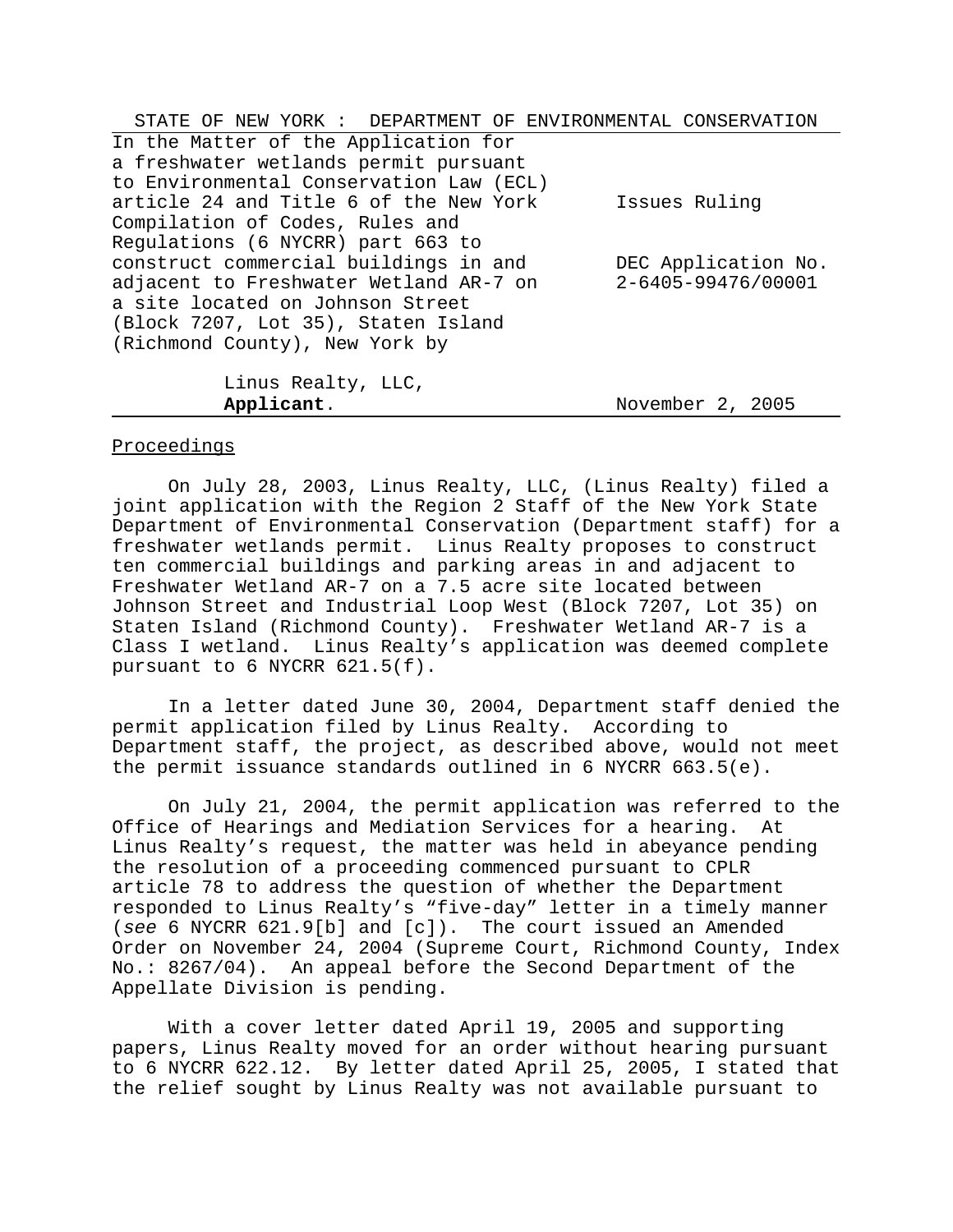6 NYCRR 622.12 because 6 NYCRR part 622 applies to enforcement matters, and the captioned matter is for a permit. The regulations applicable to permit hearings are outlined in 6 NYCRR part 624. I stated further that Linus Realty's motion may be considered within the context of an issues conference as provided by 6 NYCRR 624.4(b)(5)(iii).

After a telephone conference call on April 26, 2005 with representatives from Linus Realty and Department staff, and after a subsequent opportunity to submit written arguments, I issued a ruling on June 3, 2005 concerning the procedures that would be followed to consider the April 19, 2005 motion. The June 3, 2005 ruling required Linus Realty to publish a combined notice of complete application and notice of public hearing that scheduled a legislative hearing session and an issues conference.

As directed by the June 3, 2005 ruling, Linus Realty published a combined notice dated July 12, 2005 in the *Staten Island Advance* on July 27, 2005. The July 12, 2005 combined notice appeared in the Department's *Environmental Notice Bulletin* on July 27, 2005. The combined notice scheduled the legislative hearing for 10:00 a.m. on August 18, 2005 at the Columbus Club of Tottenville on Staten Island. According to the combined notice, the issues conference would immediately follow the legislative hearing on August 18, 2005 at the same location.

The legislative hearing convened as scheduled. Those who attended the legislative hearing were limited to representatives for Linus Realty, and Department staff. The representatives for Linus Realty were Richard A. Rosenzweig, Esq., from the law firm of Menicucci Villa and Associates, PLLC, Staten Island, New York; Joseph Ferdinando, who is a managing member of Linus Realty; and Steven Ferdinando. Udo M. Drescher, Esq., Assistant Regional Attorney, appeared for Department staff. Other members of Department staff present for the legislative hearing and issues conference were Harold Dickey, Deputy Permit Administrator and Joseph Payne, Principal Fish and Wildlife Biologist.

During the legislative hearing, Mr. Drescher made a statement on behalf of Department staff, and Mr. Rosenzweig made a statement on behalf of Linus Realty. No one else appeared at the legislative hearing. I did not receive any written comments about the subject permit application. The Office of Hearings and Mediation Services received the transcript for the legislative hearing on August 24, 2005.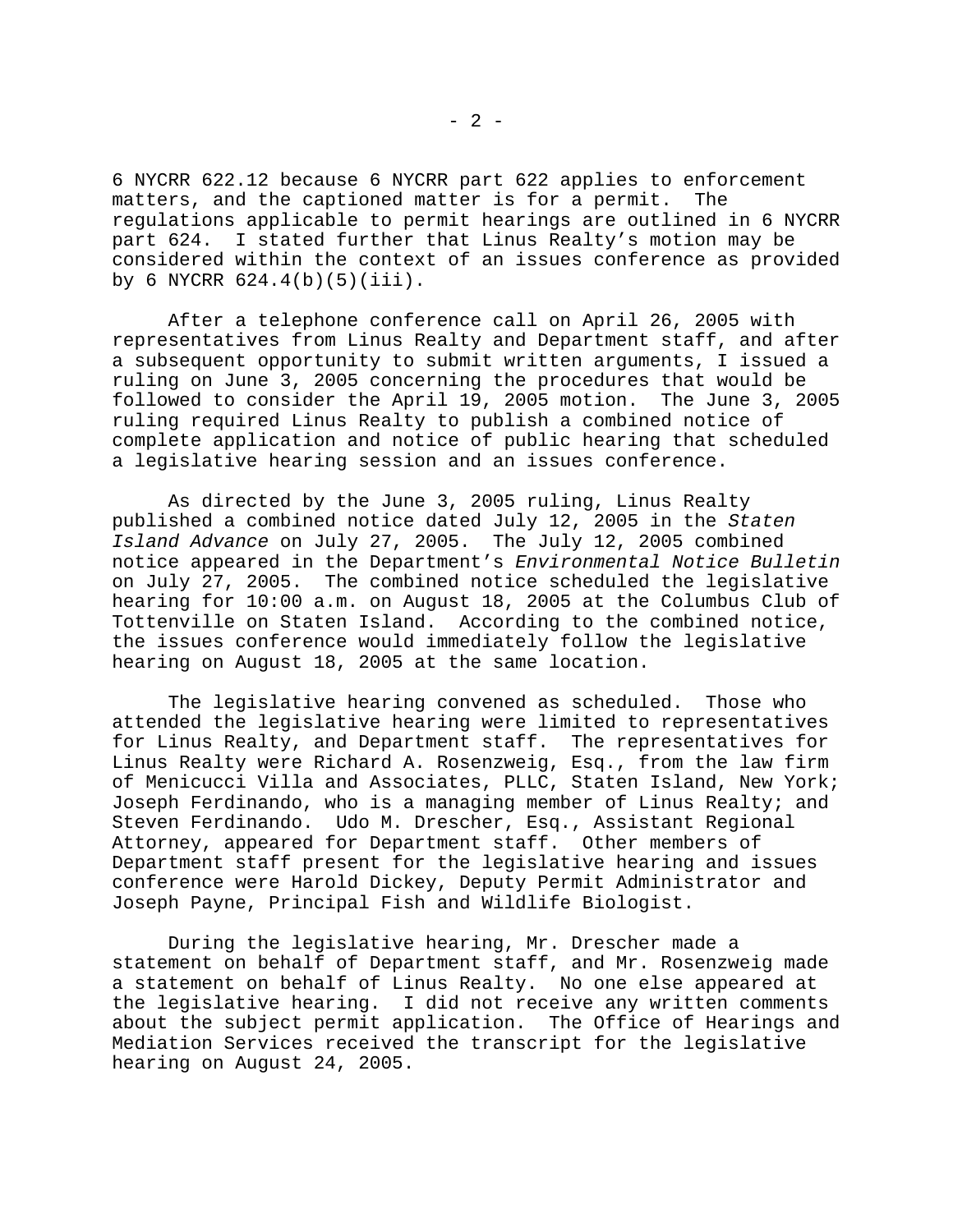The issues conference commenced on August 18, 2005 after the legislative hearing. Prior to the issues conference, no one requested full party status or amicus status (*see* 6 NYCRR 624.5[b]). No one requested full party status or amicus status at the issues conference. Therefore, the only parties to the proceeding are Linus Realty as the applicant, and Department staff (*see* 6NYCRR 624.5[a]). The Office of Hearings and Mediation Services received the transcript for the issues conference on August 24, 2005.

During the legislative hearing, Department staff offered an aerial photograph of the site (Lot 35) and the surrounding area. The approximate locations of some of the boundaries associated with Freshwater Wetland AR-7 are depicted on the photograph. Subsequently, I marked the photograph for identification as Exhibit 2. Mr. Drescher explained, on behalf of Department staff, that prior owners of the site included Opal Investments, who filed an application with the Department for a freshwater wetlands permit. Mr. Drescher explained further that Opal Investments filed a petition with the Freshwater Wetlands Appeals Board (FWAB), and the FWAB issued an Order and Decision dated July 23, 1998 (the July 1998 Order). For the first time during the review of the captioned permit application, Department staff stated at the issues conference that a permit pursuant to ECL article 15 would also be required.

At the issues conference, Mr. Drescher sought clarification of the issues identified in Linus Realty's April 19, 2005 motion. In addition, Department staff provided a memorandum prepared by John F. Cryan dated August 17, 2005 concerning Staff's determination of significance pursuant to the State Environmental Quality Review Act (SEQRA, ECL article 8). Department staff's SEQRA memorandum is identified as Exhibit 3A. Staff attached the "Final Freshwater Wetland Classification" for AR-7 to the SEQRA memorandum, which is identified as Exhibit 3B.

Mr. Rosenzweig responded to Mr. Drescher's requests for clarification during the issues conference, and stated that Linus Realty wanted the scope of the issues conference limited to the legal issues raised in its April 19, 2005 motion. Mr. Rosenzweig acknowledged that it may be necessary to reconvene the issues conference depending on the ruling on the April 19, 2005 motion.

At the issues conference, a schedule was developed for Department staff to reply to Linus Realty's motion and to make counterclaims, and to provide Linus Realty with an opportunity to respond to Staff's counterclaims. With a cover letter dated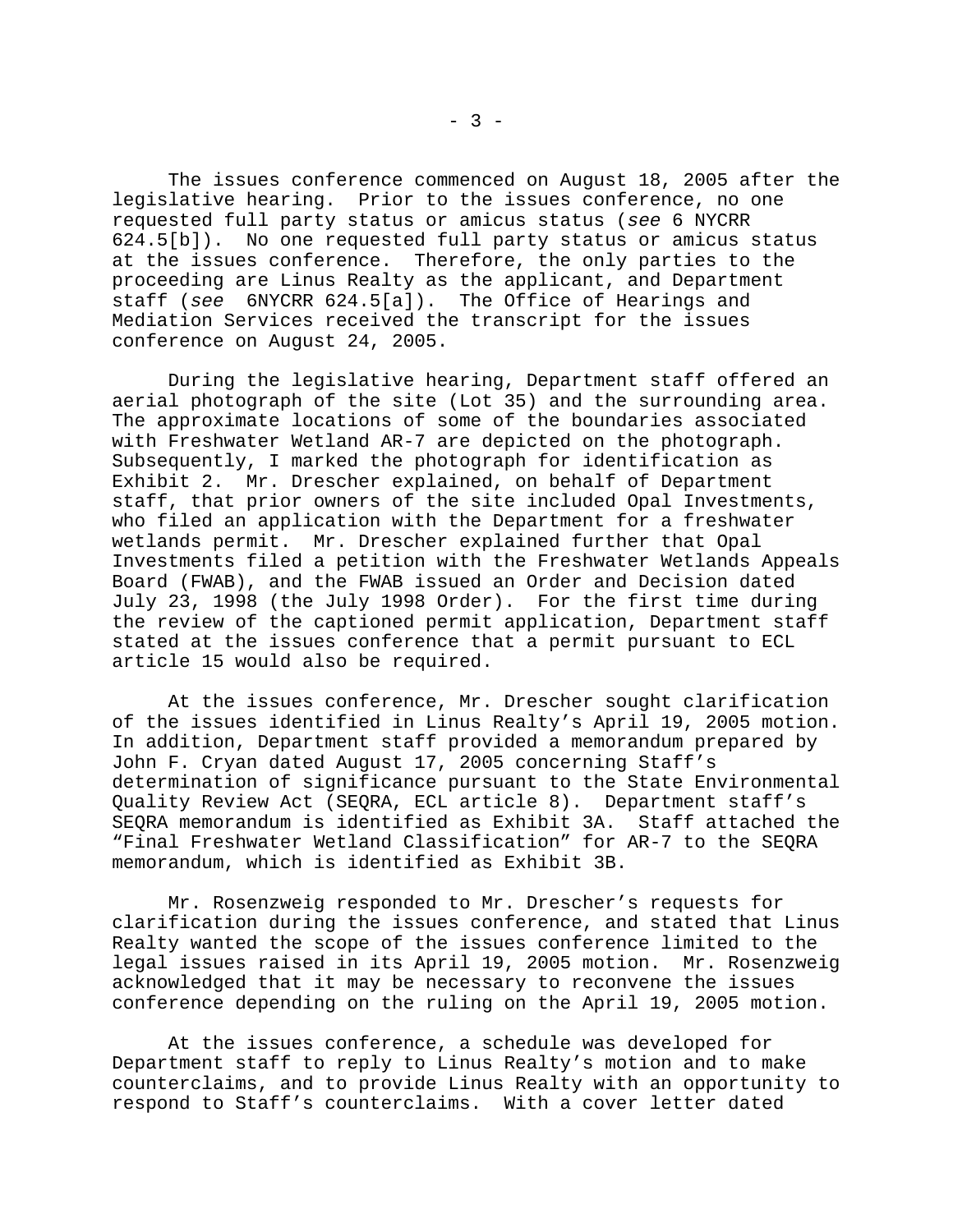September 16, 2005, Department staff timely filed a memorandum of law dated September 15, 2005 responding to Linus Realty's motion. With the September 15, 2005 memorandum, Staff included transcript pages 91 and 92 from the hardship hearing before the FWAB on July 10, 1996.

With a cover letter dated September 26, 2005, Mr. Rosenzweig timely filed a reply memorandum of law on behalf of Linus Realty. To the September 26, 2005 memorandum, Linus Realty attached Exhibits A and B, which are identified below.

For the limited purpose of considering Linus Realty's April 19, 2005 motion, the record of the issues conference closed on September 27, 2005 upon receipt of Linus Realty's reply memorandum of law dated September 26, 2005.

#### Background

In the early 1960's, Frank Vigliarolo and Joseph Vigliarolo, doing business as Opal Investments, purchased the site (Block 7207, Lot 35), as well as additional property in the vicinity of the site. In 1988, Opal Investments filed an application for a freshwater wetlands permit with the Department to develop the site. On July 24, 1990, Department staff issued a notice of complete application (the July 1990 notice) to construct a warehouse and light industrial complex consisting of 11 two-story buildings. As mitigation, the proposal included a 40-foot-wide woodland buffer between the developed areas of the site and the wetland. Approximately 500 square feet of the wetland would have been filled, but Opal Investments had proposed to excavate a pond at the northern end of the wetlands on the site.

According to the July 1990 notice, Department staff conducted a coordinated review, and determined that Opal Investments' proposal was an unlisted action that would not have a significant impact on the environment pursuant to 6 NYCRR part 617. Based on this determination, Department staff issued a negative declaration. The July 1990 notice stated further that Opal Investments' proposed activity would not have any impact on registered, eligible or inventoried archeological sites or historic structures.

Subsequently, Opal Investments petitioned the FWAB for relief pursuant to ECL 24-1104. The FWAB issued an Order and Decision dated July 23, 1998 (Index No. 92-10), and determined, among other things, that Opal Investments had suffered an unnecessary hardship. The July 1998 Order directed the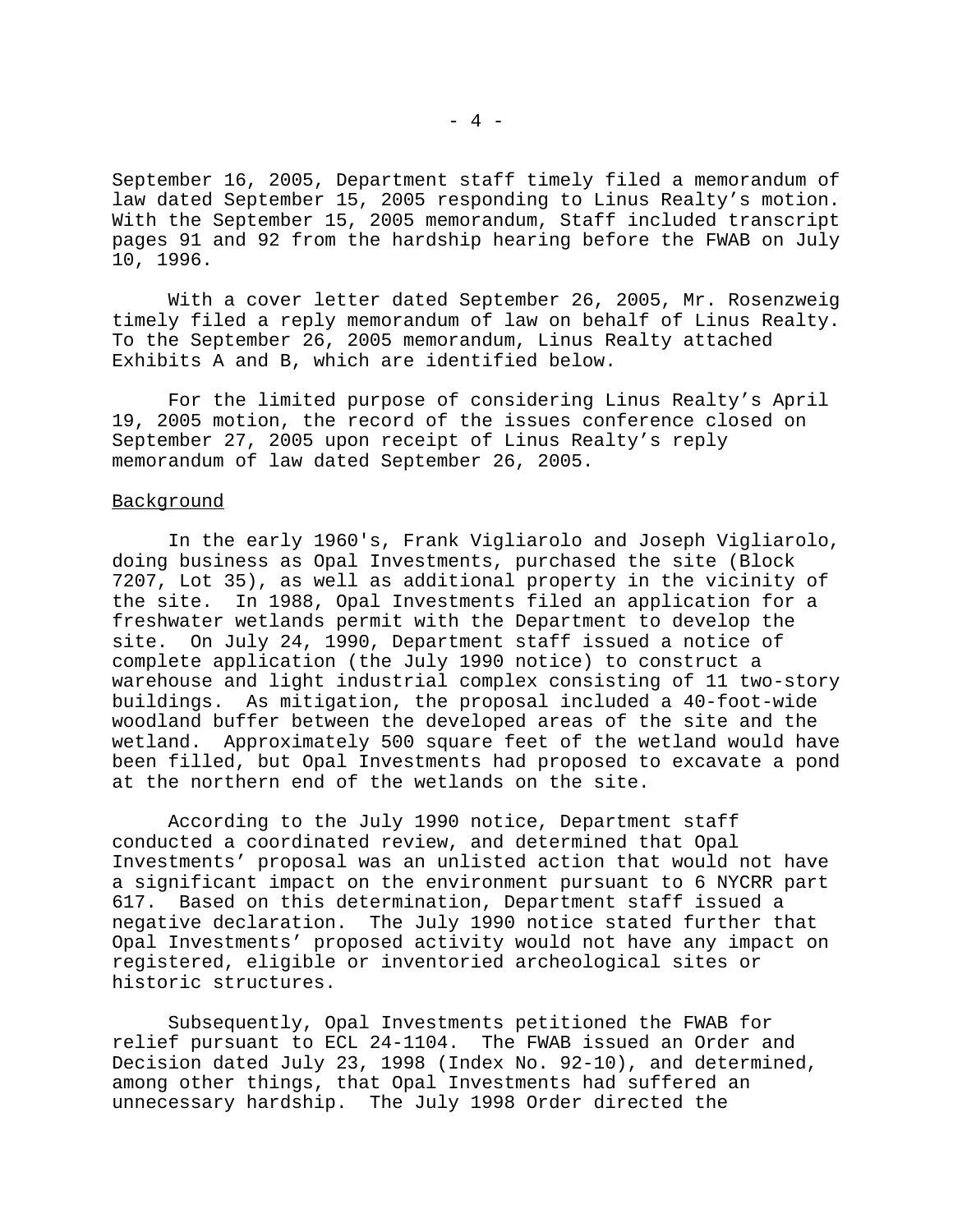Department to issue a permit. The Department did not seek judicial review of the FWAB's July 1998 Order. The Department, however, did not issue a permit because Opal Investments did not finalize the permit application process. Linus Realty purchased the property in 2003, and filed the subject permit application for the proposal described above.

#### Linus Realty's April 19, 2005 Motion

Linus Realty's motion papers consist of a memorandum of law from Mr. Rosenzweig dated April 19, 2005; an affirmation by Philip Weinberg, Esq., dated July 20, 2004; and an affidavit by Joseph Ferdinando sworn to April 19, 2005 with attached Exhibits A through N, inclusive. Exhibit A is a copy of the deed for the<br>site. Exhibit B is a copy of the FWAB's July 1998 Order. Exhibit B is a copy of the FWAB's July 1998 Order. Exhibit C is a copy of Linus Realty's joint application for permit dated July 28, 2003. Exhibit D is a copy of a Department staff's notice of incomplete application dated September 4, 2003 concerning the captioned application. Exhibit E is a copy of a letter dated December 14, 2003 from Todd W. Ettlinger, P.E., L.S., C.S., from Rajakaruna & Ettlinger, Consulting Engineers and Land Surveyors, PC., to Department staff member, Harold J. Dickey.

Exhibit F is a copy of a Department staff's notice of incomplete application dated January 14, 2003 concerning the captioned application. Exhibit G is a copy of a letter dated February 23, 2004 from Mr. Rosenzweig to Mr. Dickey. Exhibit H is a copy of a letter dated April 29, 2004 from Mr. Rosenzweig to the Chief Permit Administrator. Exhibit I is a copy of a letter dated May 7, 2004 from William R. Adriance, Chief Permit Administrator to Mr. Rosenzweig.

Exhibit J is a copy of a letter dated June 18, 2004 from Mr. Rosenzweig to the Chief Permit Administrator. Exhibit K is a copy of a letter dated June 24, 2004 from Mr. Rosenzweig to James Tuffy, Deputy Commissioner. Exhibit L is a copy of a letter dated July 1, 2004 from Mr. Rosenzweig to Louis P. Oliva, Esq., Regional Attorney. Exhibit M is a copy of a letter dated June 30, 2004 from Mr. Adriance to Mr. Rosenzweig. Exhibit N is a copy of a letter dated July 6, 2004 from Mr. Rosenzweig to Mr. Adriance.

Linus Realty asserts three points in its memorandum of law. The first is that the FWAB's July 1998 Order runs with the land. The second point is that the Department is estopped from denying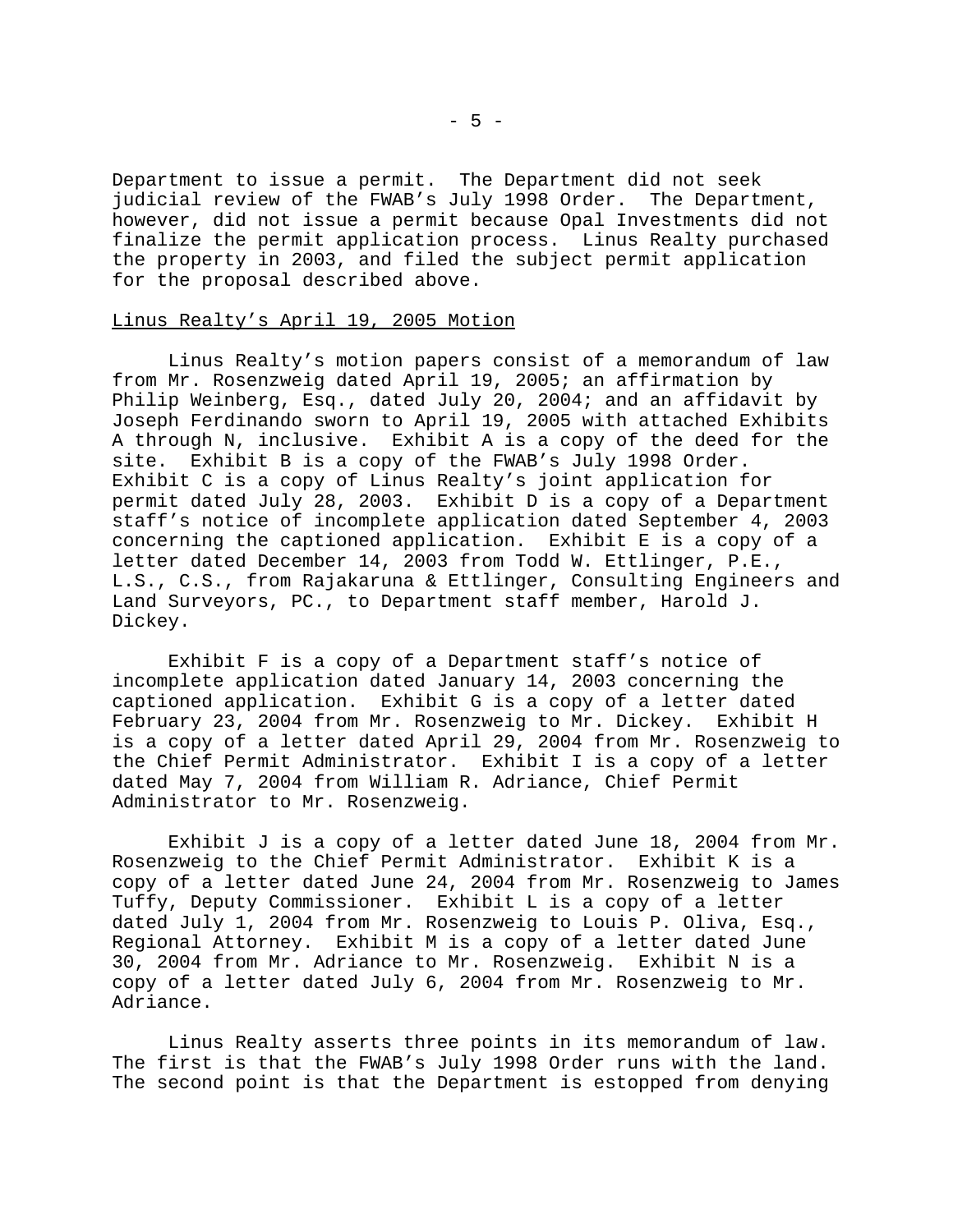the captioned permit application. Third, Linus Realty asserts that the Department's denial was unwarranted as a matter of law.

## 1. The FWAB's July 23, 1998 Order and Decision

Linus Realty contends that the FWAB's July 1998 Order "runs with the land." According to Linus Realty, the July 1998 Order concludes, among other things, that Opal Investments suffered a financial hardship. Given Opal Investments' hardship, Linus Realty argues further that Opal Investments lacked the finances to complete the Department's permit process or to develop the site. Consequently, Opal Investments decided to sell the site, and Linus Realty contends that Linus Realty relied upon the applicability and enforceability of the FWAB's July 1998 Order when it negotiated with Opal Investments over the price for the site, purchased it, and proceeded with the captioned permit application. (*See* ¶ 5 of Mr. Ferdinando's April 19, 2005 affidavit.)

To support its argument that the July 1998 Order runs with the land, Linus Realty cites the following cases *Matter of Holthaus v Zoning Board of Appeals*, 209 AD2d 698; *Neponsit Property Owners Association v. Emigrant Industrial Savings Bank*, 278 NY 248; *Statsyszyn v Sutton East Associates*, 161 AD2d 269, 271; *Matter of Dexter v Town Bd. of Town of Gates*, 36 NY2d 102, 105; *Webster v Ragona*, 7 AD3d 850; *Harrison Rye Realty Corp. v New Rochelle Trust Co.*, 177 Misc 776, 777; *Matter of St Onge v. Donovan*, 71 NY2d 507, 517. Linus Realty also refers to Professor Weinberg's July 20, 2004 affirmation, in which he states that the FWAB's decision "runs with the land and is binding on DEC."

# 2. The Department is estopped from denying the permit

Linus Realty relates the events associated with how Department staff processed its freshwater wetlands permit application. Linus Realty states that its application was deemed complete by operation of regulation. According to Linus Realty, Department staff did not timely respond to its five-day letter demands. In response to the first demand, Department staff characterized Linus Realty's proposal as a "major project," which provided Department staff with additional time to review the captioned application. After Linus Realty filed a second fiveday letter, Department staff denied the requested permit application.

Linus Realty argues that the Department staff is estopped from declaring the proposal to be a major project after the time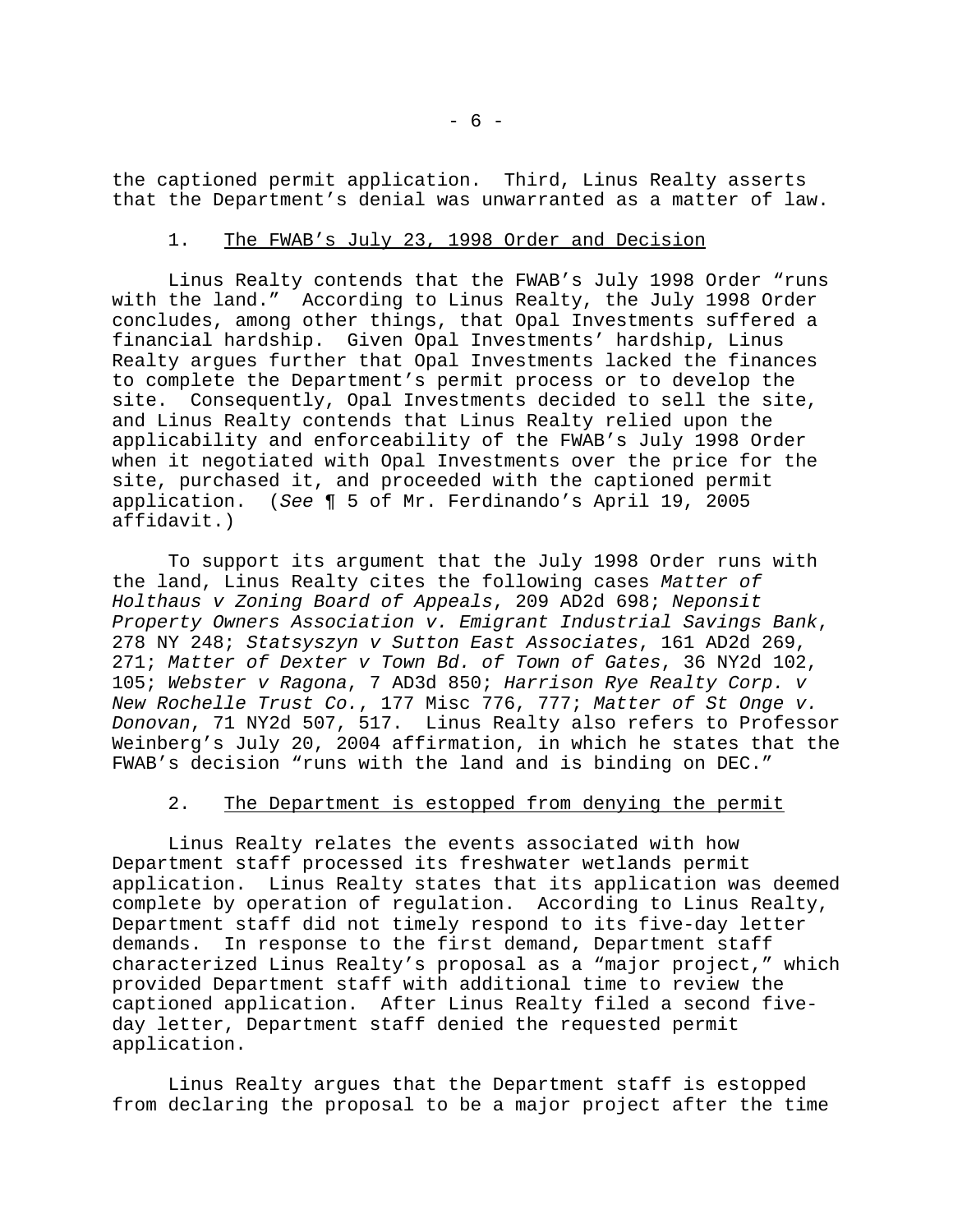to decide whether to issue the permit has expired. Linus Realty argues further that the Department staff erred when Staff declared Linus Realty's first five-day letter ineffective. Finally, Linus Realty asserts that Department staff is estopped from denying the captioned permit application on the basis that the July 1998 Order does not run with the land. According to Linus Realty, it repeatedly requested a determination from Department staff about whether the July 1998 Order runs with the land, and that Department staff was not responsive to its requests. To support its arguments concerning this point, Linus Realty cited *Progressive Cas. Ins. v Conklin* (123 AD2d 6).

### 3. Staff's denial was unwarranted as a matter of law

Linus Realty notes that the FWAB convened a full hearing to consider Opal Investments' hardship claim. Opal Investments and Department staff each presented witnesses, who offered sworn testimony. The FWAB provided the parties with the opportunity to cross examine the other party's respective witnesses. As a result of this full hearing, Linus Realty argues that all issues have been resolved, and that the doctrine of collateral estoppel precludes the Department from rendering a determination about the captioned permit application. To support this claim, Linus Realty relies on *Langdon v WEN Mgt. Co.* (147 AD2d 450).

### Department staff's response

Department staff opposes Linus Realty's motion, and contends that the motion should be denied. Staff argues that the FWAB's July 1998 Order concluded that Opal Investments suffered a hardship, and directed the Department to issue a permit to the appellant, who was Opal Investments, not Linus Realty. Department staff notes, in general, that the enabling statute for the FWAB contains no specific language to support Linus Realty's claim that any relief granted by the FWAB would "run with the land." In particular, Staff notes that the July 1998 Order did not expressly bind the Department with respect to any and all successors in title. As explained further below, Department staff contends that it must consider an applicant's suitability and fitness as part of the permit review process.

### 1. Covenants, easements and zoning variances

Staff asserts that Linus Realty's reliance on case law related to use and area variances is misplaced. Department staff argues there is a distinction between the approvals associated with obtaining use and area variances from zoning requirements,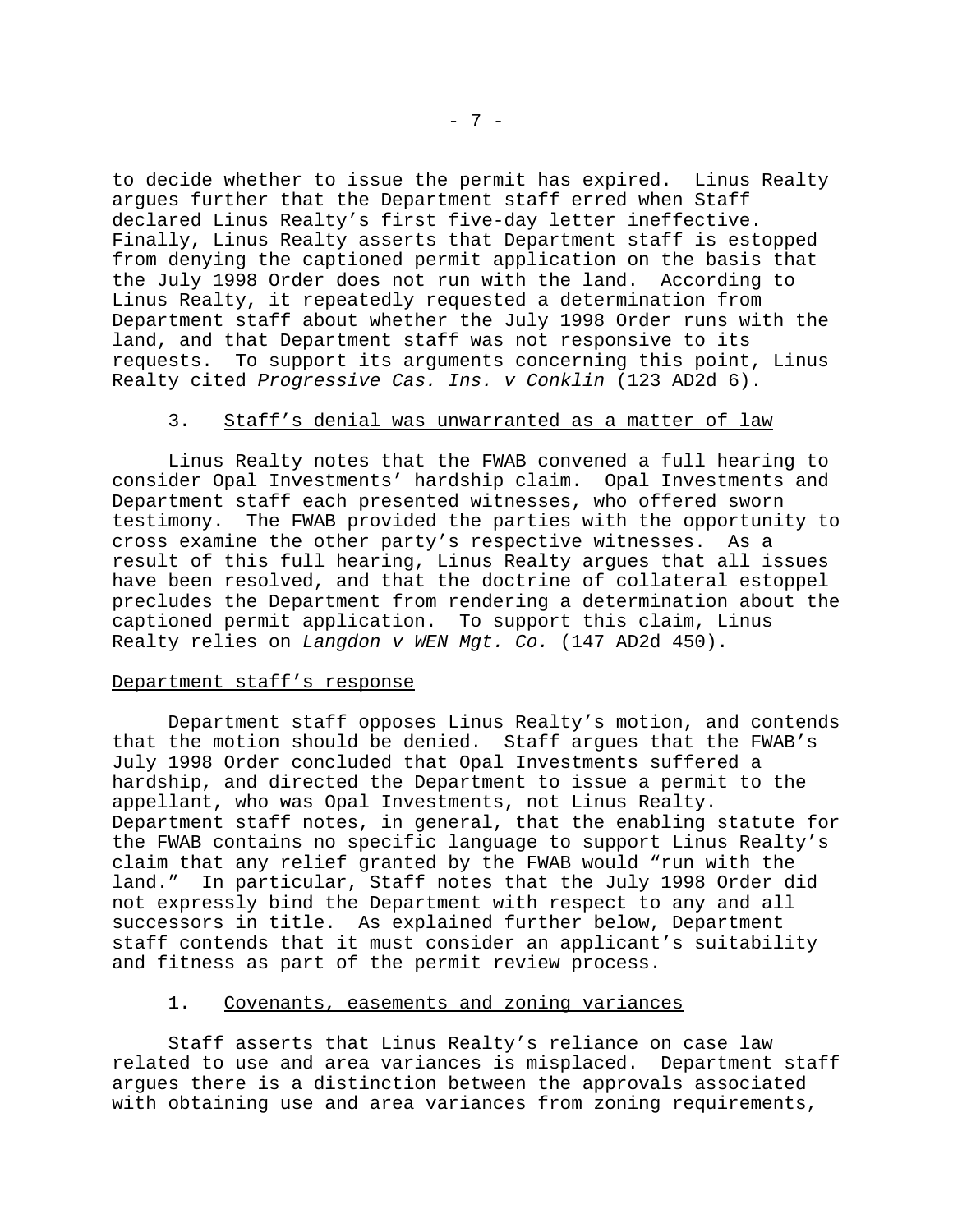and permits for the activities regulated pursuant to ECL article 24 (Freshwater Wetlands Act) and the implementing regulations (6 NYCRR part 663). Staff notes that pursuant to the freshwater wetland regulations, the same activities can be regulated differently depending on the related land use. For example, Staff states that the construction of commercial buildings in the adjacent area of a freshwater wetland is regulated differently from the construction of residential buildings in the adjacent area (*see* 6 NYCRR 663.4, items 41 and 42). According to Staff, the July 1998 Order did not grant Opal Investments a certain land use, but remanded the application to the Department to issue a permit for certain regulated activities. Staff observes that the FWAB could have demapped the wetland segment, but chose not to do so. Staff acknowledges that the FWAB's order to demap a particular wetland segment could run with the land and, under such circumstances, would be analogous to a zoning regulation. Staff argues further that zoning variances are limited in both duration and transferability (*see e.g.*, *Matter of Knight v Amelkin*, 150 AD2d 528; *Matter of Elwood Properties Inc. v Bohrer*, 216 AD2d 562, 564).

# 2. Compliance History

Department staff contends that it has the authority to evaluate an applicant's suitability and fitness. This evaluation may be based on an applicant's environmental compliance history, according to Department staff. Staff alleges that an individual associated with Linus Realty may have been indicted for bribery. Department staff reserves the right to seek additional information about this individual, and his or her association with Linus Realty.

# 3. Substantive differences between Opal Investments' and Linus Realty's proposals

Department staff acknowledges that the FWAB's July 1998 Order remanded the application to the Department to issue a permit. Staff observes, however, that Opal Investments was obliged to submit a plan consistent with the FWAB's findings. For example, the FWAB determined that "piping of the water course as it traverses the appellants' property would preserve other sections of the concededly very valuable AR-7 system." According to Department staff, Linus Realty proposes to fill the water course discussed in the July 1998 Order. Staff argues that Linus Realty's proposal would not be consistent with the FWAB's findings, and as a result, Linus Realty is not entitled to a permit. According to Staff, this and other substantive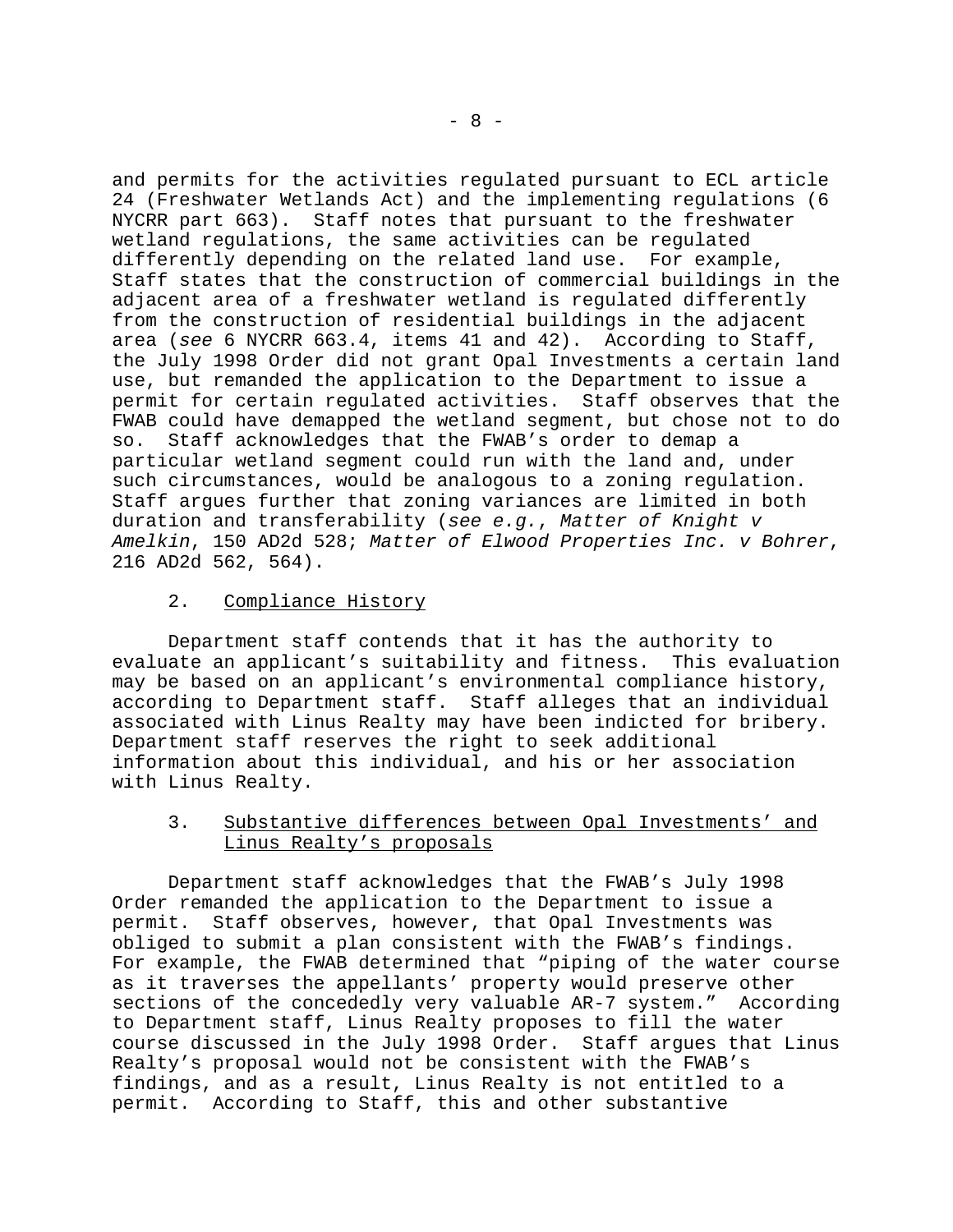differences between Opal Investments' and Linus Realty's proposals support the denial of Linus Realty's application for a permit.

According to Department staff, the FWAB's jurisdiction is limited to the review of the Commissioner's determinations made with respect to freshwater wetlands. Staff asserts that the FWAB has no jurisdiction over other necessary approvals from the Department. In addition to a freshwater wetlands permit pursuant to ECL article 24, Staff contends that Linus Realty also needs two additional approvals. They are a water quality certification (*see* 33 USC 1341), which the Department implements pursuant to 6 NYCRR 608.9, and a stream disturbance permit (*see* ECL article 15, title 5; 6 NYCRR part 608). Staff notes that even if Linus Realty pipes the wetland in the manner considered by the FWAB, a water quality certification and stream disturbance permit would still be required due to the disturbance of the bed and banks of a navigable stream. Staff asserts further that additional approvals from the Department might be necessary depending on the scope of activities at the site.

### 4. SEQRA

With respect to the need for a determination of significance pursuant to 6 NYCRR 617, Department staff states that the FWAB's July 1998 Order may be exempt from SEQRA pursuant to 6 NYCRR 617.5(c)(37), if the term "court" is broadly interpreted to include the FWAB. Staff maintains, however, that issuing a permit, whether to Opal Investments or to Linus Realty, would not be exempt from SEQRA. Department staff notes that Linus Realty's proposal is a Type I action because the site is contiguous to the Clay Pit Pond Park. Also, Staff notes further that wildlife habitat conditions on the site have improved since 1998.

#### Linus Realty's Reply Memorandum of Law

As Exhibit A to its reply memorandum of law, Linus Realty attached a second copy of Exhibit E from its April 19, 2005 motion. Exhibit B to Linus Realty's reply memorandum of law is a copy of a letter dated May 9, 2005 from Mr. Rosenzweig to ALJ O'Connell concerning the applicability of ECL article 8, and further proceedings.

According to Linus Realty, the information included with its motion papers substantially supports its claim that the July 1998 Order runs with the land. Linus Realty maintains that the July 1998 Order is analogous to a land use variance because the FWAB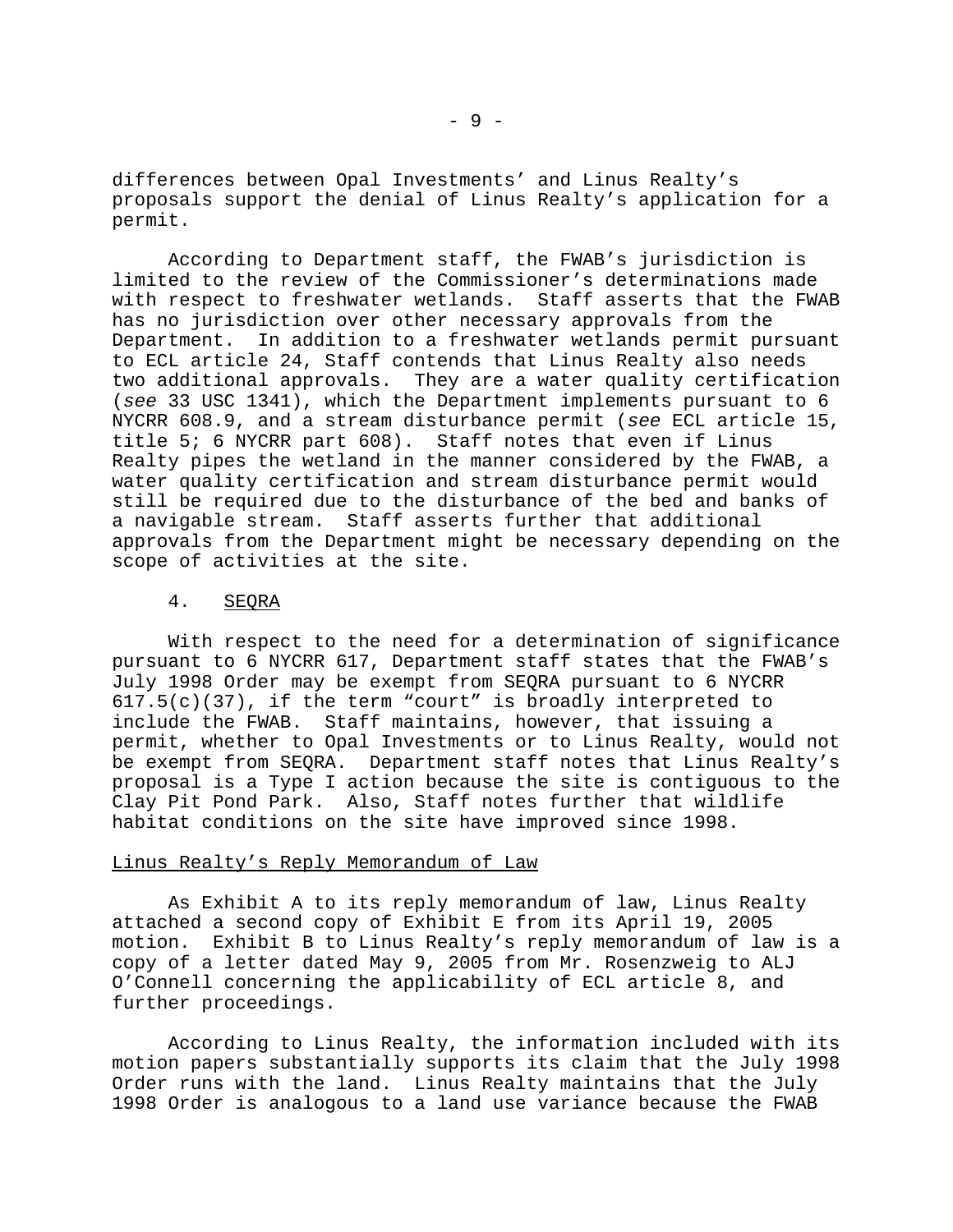directed the Department to issue a permit that authorizes a land use that is not normally allowed, or which is expressly prohibited, by ECL Article 24. Linus Realty notes further that like a zoning variance, the FWAB found that Opal Investments had suffered a hardship, as a prerequisite to the relief granted in the July 1998 Order. Linus Realty reiterated its argument that Opal Investments' hardship was so great that it could not file a proposal with the Department for the permit, and that the only way Opal Investments could "alleviate" its hardship was to sell the site with the understanding that the future owner would be entitled to the permit.

Linus Realty objects to Staff's assertion that the environmental quality of the site has improved since the FWAB issued the July 1998 Order. According to Linus Realty, Department staff has not offered any evidence to support this assertion. In addition, there is no evidence, according to Linus Realty, that it is an unfit company. Linus Realty asserts that any allegations made against Mr. Ferdinando have not been proven, and Staff's contentions are prejudicial and irrelevant. Linus Realty requests that Department staff's contentions about either Linus Realty's or Mr. Ferdinando's fitness as an applicant should be stricken from the record pursuant to CPLR 3024(b). Linus Realty argues further that the FWAB considered all relevant factors when it issued the July 1998 Order.

Linus Realty states that it intends to "pipe" the ravine, which is what Opal Investments proposed to do (*see* Exhibit E to Mr. Ferdinando's affidavit and Exhibit A to Linus Realty's reply memorandum of law). Linus Realty argues, in the alternative, that its development proposal is irrelevant to the issue of whether the FWAB's July 1998 Order runs with the land. If it is determined that the July 1998 Order does run with the land, then Linus Realty states that it should be provided with the opportunity to amend its current proposal, to the extent necessary, so that it would be consistent with the FWAB's findings.

With respect to other approvals from the Department, Linus Realty argues that the July 1998 Order did not direct Department staff to issue a permit "subject to" any other statutory or regulatory requirements outlined in the ECL or implementing regulations. Linus Realty argues that the principles of res judicata, collateral estoppel, and law of the case bar Department staff from asserting the need for additional approvals at this point in the proceeding. In addition, Linus Realty argues that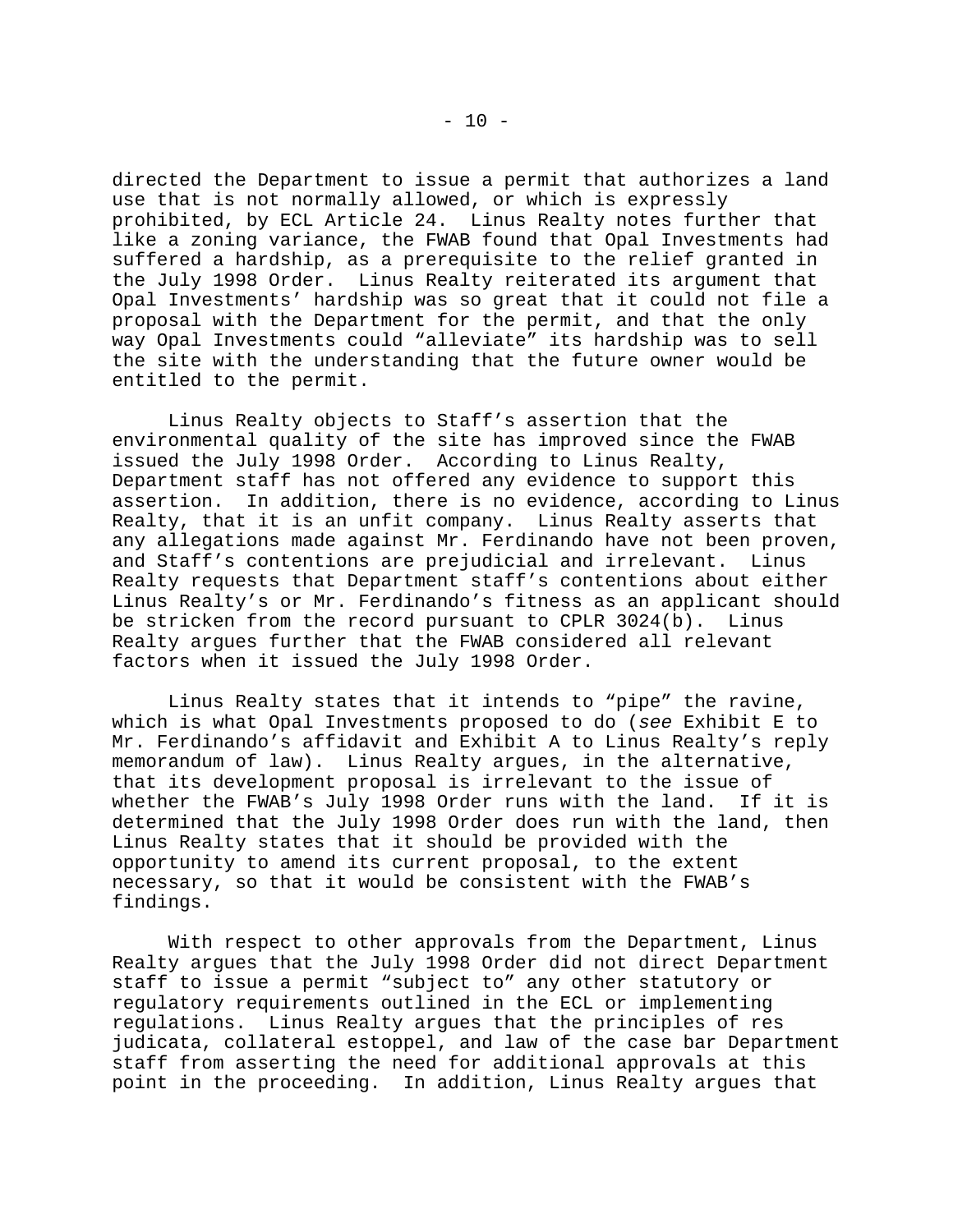the FWAB's review determined that other approvals from the Department are either inapplicable or unnecessary.

Because the notices of incomplete application, other numerous correspondence, and the denial letter from Department staff do not identify the need to conduct an environmental review pursuant to SEQRA, Linus Realty asserts that Department staff concluded long ago that SEQRA requirements are "not applicable" to the captioned permit application. Linus Realty acknowledges that SEQRA requirements cannot be waived, but contends further that an environmental review never applied in the first instance. According to Linus Realty, further delay would result if an environmental review were undertaken now. (*See* Exhibit B to Applicant's reply memorandum of law.)

### Rulings and Discussion

# 1. The Freshwater Wetlands Appeals Board's July 23, 1998 Order

By its express terms, ECL 24-1104 provided temporary procedural remedies to certain private landowners in Richmond County whose properties did not appear on the 1981 tentative freshwater wetlands maps, but were subsequently included on the final freshwater wetlands map filed on September 1, 1987. To take advantage of these remedies, landowners must have owned property as of January 1, 1987, and commenced proceedings before June 30, 1992, when ECL 24-1104 expired.

Linus Realty purchased the property in January 2003 (*see* Exhibit A to Mr. Ferdinando's April 19, 2005 affidavit), some 15 years after the freshwater wetlands maps were filed and 11 years after the expiration of ECL 24-1104. Therefore, Linus Realty did not own the property during the effective period of ECL 24-1104. In *Cohn v Freshwater Wetlands Appeals Board* (150 Misc 2d 807, 811), the court concluded that the Legislature intended ECL 24- 1104 to provide an additional remedy only to the adversely affected property owners. The court based its conclusion on the principle that where a law expressly describes a particular person to which it would apply, it must be inferred that the Legislature intended to omit or exclude all others (*see Cohn*, 150 Misc 2d at 811, *citing McKinney's Cons Laws of New York, Book 1, Statutes §240*). Given the limited applicability of ECL 24-1104 to adversely affected property owners, I conclude that the Order and Decision issued by the Freshwater Wetlands Appeals Board on July 23, 1998 to Opal Investments does not run with the land.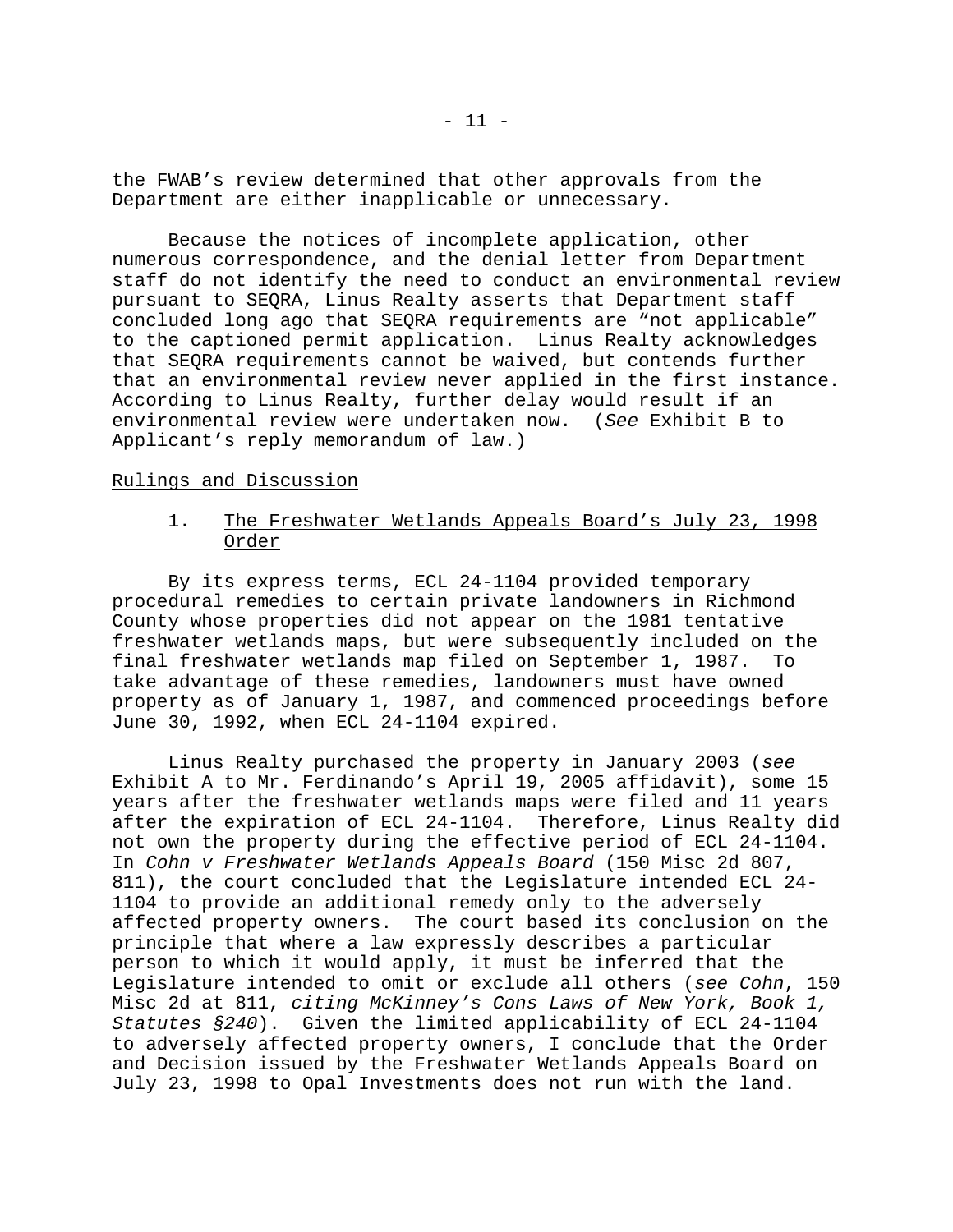The case law cited by Linus Realty to support its argument that the July 1998 Order is analogous to area or use variances, easements, and covenants, which may run with the land, under certain conditions, is distinguishable from the holdings in the July 1998 Order. Furthermore, in the *Matter of Jorling v Freshwater Wetlands Appeals Board* (147 Misc 2d 165, 175), the court determined that references to land-use law and zoning law cases were not appropriate within the context of matters related to ECL 24-1104.

As noted above, Linus Realty asserts that after obtaining the July 1998 Order, Opal Investments lacked the financial resources either to complete the permit process or to develop the site, which necessitated the sale of the property. In the absence of either a permit or site development, Linus Realty argues that the July 1998 Order must run with the land in order for Opal Investments to obtain the benefits of the July 1998 Order through the sale of the property. This argument is not persuasive.

The financial status of Opal Investments after the FWAB issued the July 1998 Order is an issue of fact that cannot be decided based on the record before me. Although Mr. Ferdinando makes a statement about Opal Investments' financial status in his April 19, 2005 affidavit (*see* ¶ 5), he does not explain the basis for his statement or offer any supporting documentary information. Why Opal Investments did not, or could not, complete the permit process and obtain a permit from the Department, however, is irrelevant. What is clear is that Opal Investments did not provide the information that Department staff needed to issue a permit consistent with the findings outlined the FWAB's July 1998 Order. As a result, Opal Investments did not obtain a freshwater wetlands permit, which may have been transferred, pursuant to 6 NYCRR 621.13, to a future property owner. Therefore, I conclude that Department staff is not obliged, pursuant to the July 1998 Order, to issue a freshwater wetlands permit to Linus Realty.

## 2. Estoppel

Linus Realty objects to the manner in which Department staff processed its permit application, and asserts that Department staff failed to process the permit application in a manner consistent with the procedures outlined in 6 NYCRR part 621. Linus Realty argues further that the doctrine of collateral estoppel precludes the Department from rendering a denial because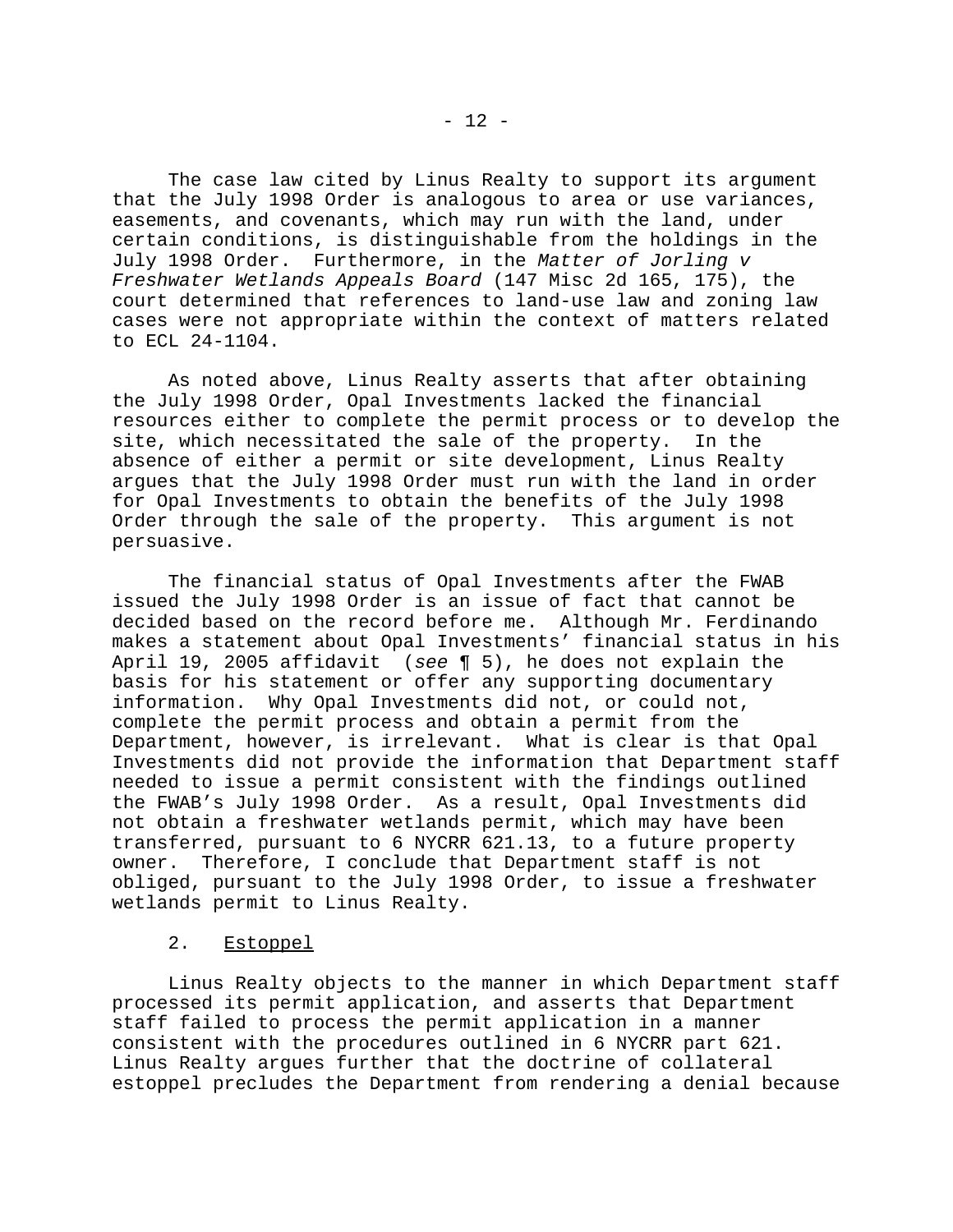the FWAB convened a full hearing to consider Opal Investments' hardship claim.

Collateral estoppel precludes the relitigation of issues (issue preclusion), and applies to questions of law and fact (*see* Seigel, *New York Practice* § 443 at 715-716, § 463 at 744 [3d ed]). In addition, a court must have passed upon the issue in question. Where as here, collateral estoppel is asserted, the burden of showing that the alleged, estopped issue is the same as one disposed of in an earlier action rests with the proponent (*see* id. § 462 at 742-743).

The doctrine of estoppel does not apply here, contrary to Linus Realty's assertion. As noted above, the FWAB's hardship determination in the July 1998 Order does not apply to the captioned permit application by Linus Realty because the July 1998 Order does not run with the land. I note further that Linus Realty was not a party to Opal Investments' hardship hearing before the FWAB pursuant to ECL 24-1104.

Linus Realty has already litigated the issue of whether Department Staff processed its permit application properly. Supreme Court (Richmond County, Index No. 8267/04, Amended Order dated November 24, 2004) denied Linus Realty's petition for an order to show cause. After Linus Realty obtains a final determination from the Commissioner, the Amended Order grants Linus Realty leave to renew its petition.

### 3. SEQRA

During the August 18, 2005 issues conference, Department staff distributed a memorandum that offered an opinion on the SEQRA determination for the captioned permit application. This memorandum is identified in the issues conference record as Exhibit 3A. According to Exhibit 3A, Linus Realty's proposal would be a Type I action based on the criteria at 6 NYCRR  $617.4(b)(6)(i)$  and  $617.4(b)(10)$ . Department staff concludes that an environmental impact statement would be required.

The Commissioner, and upon review, the courts, have determined that the procedural mandates of ECL article 70 (Uniform Procedures Act) do not supersede the substantive requirements in ECL article 8 (SEQRA). When a violation of SEQRA has been shown, the proper remedy is to annul any determination that does not fully comply with SEQRA. Furthermore, the Commissioner may revoke a permit if the SEQRA determination is defective. Because literal compliance with SEQRA is required,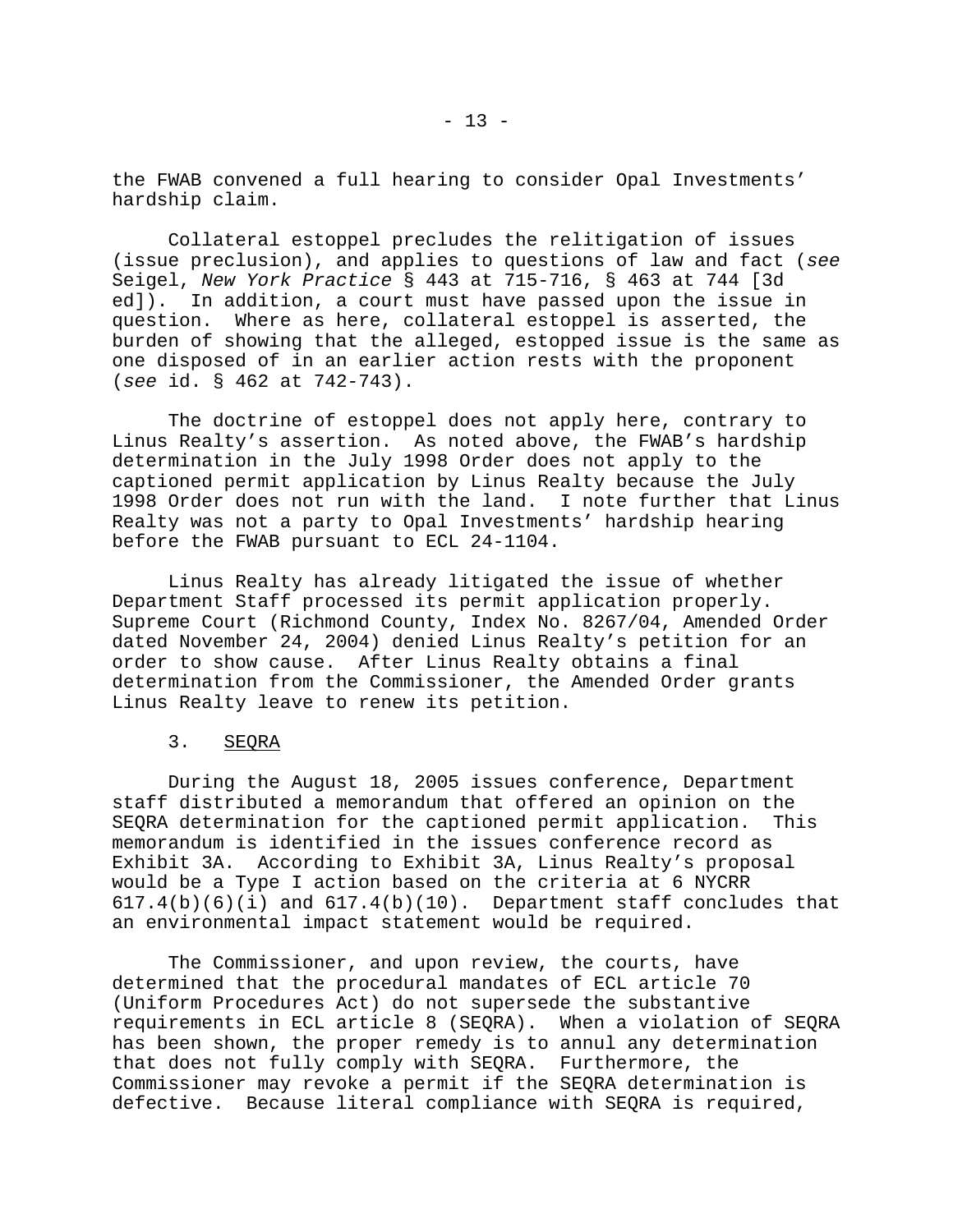the potentially significant environmental impacts of Linus Realty's proposal must be evaluated as required by SEQRA, otherwise the Commissioner may not issue any permit. (*See Matter of 628 Land Associates*, Commissioner's Interim Decision, September 12, 1994; *Matter of Zagata v Freshwater Wetlands Appeals Board*, 244 AD2d 343 [2d Dept. 1997], *appeal withdrawn* 95 NY2d 792.)

### 4. Other approvals

At the August 18, 2005 issues conference and in more detail with its September 15, 2005 memorandum of law, Department staff identifies two other approvals that Linus Realty must obtain in addition to a freshwater wetlands permit. These are a water quality certification and a stream disturbance permit (*see* 6 NYCRR part 608).

Linus Realty objects based on the premise that the FWAB's July 1998 Order runs with the land and that the FWAB did not issue its order "subject to" other approvals. Consequently, Linus Realty contends that the principles of res judicata, collateral estoppel and law of the case bar Department staff from identifying any other necessary approvals at this point in the proceeding.

Linus Realty's objection is unpersuasive given my determination that the July 1998 Order does not run with the land. Moreover, the principles of res judicata, collateral estoppel and law of the case do not apply here because the Commissioner has not made any final determinations. In addition, the principle of the law of the case does not apply here because I have not issued any ruling that would preclude Department staff from identifying any additional approvals applicable to Linus Realty's proposal.

### Further Proceedings

During the August 18, 2005 issues conference, Mr. Rosenzweig, Linus Realty's counsel, stated that a ruling about the April 19, 2005 motion could eliminate or greatly narrow the factual issues for adjudication. Accordingly, the parties did not discuss potential factual issues for adjudication at the issues conference. (*See* p. 6 of transcript from issues conference.)

Before the adjudicatory hearing can commence, it is necessary to reconvene the issues conference to identify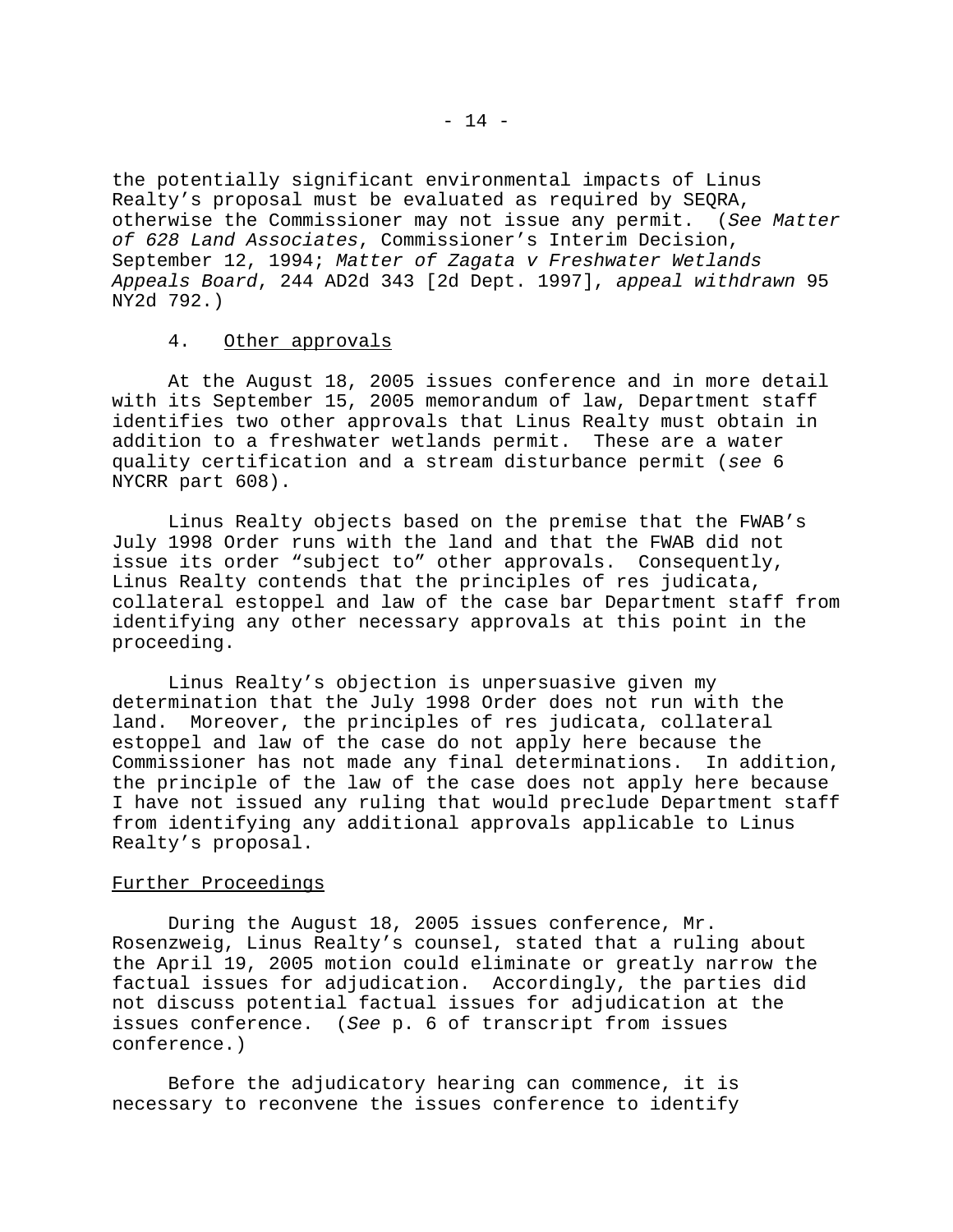potential factual issues for adjudication. I would like to schedule a telephone conference with the parties to discuss where and when the issues conference can reconvene. I request that the parties advise me by November 10, 2005 whether they would be available for the telephone conference call on November 21 or 22, 2005.

#### Appeals

During the course of a hearing, a ruling by the administrative law judge to include or exclude any issue for adjudication, a ruling on the merits of any legal issue made as part of an issues ruling, or a ruling affecting party status may be appealed to the Commissioner on an expedited basis (*see* 6 NYCRR 624.8[d][2]). Such appeals are to be filed with the Commissioner in writing within five days of the disputed ruling as required by 6 NYCRR  $624.6(e)(1)$ . However, this time frame may be modified by the ALJ, in accordance with 6 NYCRR  $624.6(g)$ , to avoid prejudice to any party.

Therefore, any appeals in this matter must be received at the office of Acting Commissioner Denise M. Sheehan (attention: Louis A. Alexander, Assistant Commissioner for Hearings), 625 Broadway, Albany, New York 12233, no later than the close of business on November 30, 2005. Moreover, responses to the initial appeals will be allowed and such responses must be received as above no later than the close of business on December 12, 2005.

The appeals and any responses sent to the Commissioner's Office must include an original and one copy. In addition, one copy of all appeal and response papers must be sent to me, to Chief ALJ James T. McClymonds at the Office of Hearings and Mediation Services, and to opposing counsel at the same time and in the same manner as to the Acting Commissioner. Service of any appeal or response thereto by facsimile transmission (FAX) is not permitted and any such service will not be accepted.